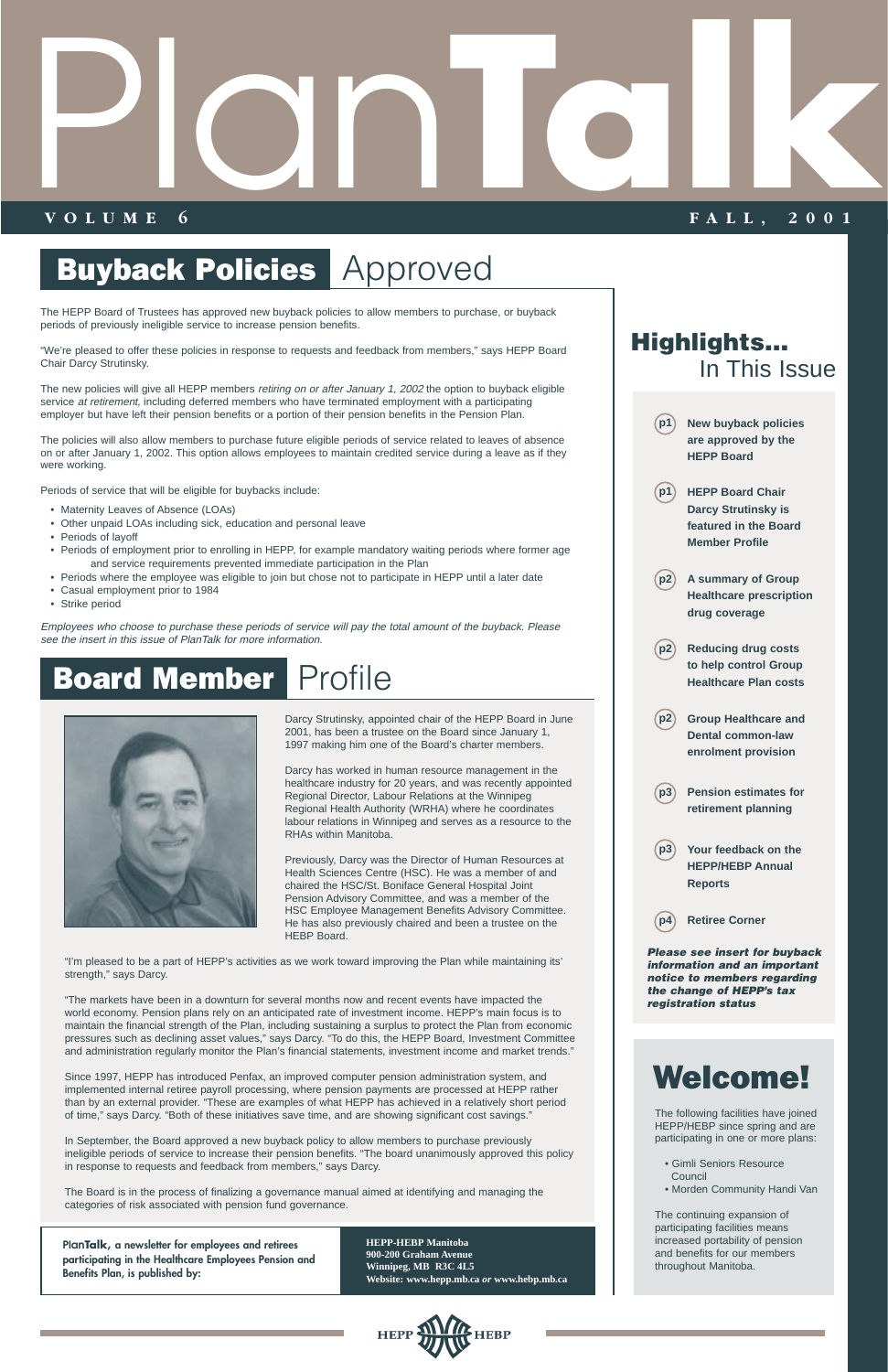# The Inside Story

# **On Benefits**

## **Group Healthcare**

### **Group Healthcare**

### **Thank you**

### **Reducing Drug Costs**

Prescription drug costs are increasing as more drugs are introduced and used in the marketplace, and an aging population increases the demand for medications. As drug costs increase, group healthcare plan premiums increase to provide coverage for plan members.

To help control plan costs and premium increases, members can:

#### **Shop for lower drug prices**

Drug prices are made up of two parts - the ingredient cost and the pharmacy dispensing fee. Dispensing fees at Manitoba pharmacies can range from \$4 to \$9 per prescription. Purchasing prescription drugs from a pharmacy with lower dispensing fees will save money.

#### **Use lower cost alternatives to medications**

Members can also save money by using less expensive, generic substitutions for brand-name drugs when possible. (In some cases, generic substitutes may not be suitable for you and your doctor will write "no substitution" on your prescription.) Pharmacists will use generic substitutions when possible.

#### **Increase in Drug Claims Paid in 2000 Compared to 1999**

#### **Top Drugs Claimed in 2000 (by Amount Paid)**

### **Group Healthcare and Dental Plans - Common-law Enrolment Provision**

### **Prescription Drug Coverage**

HEBP Group Healthcare benefits for participating members cover the cost of prescription drugs prescribed by a medical doctor and eligible under the Provincial Pharmacare Program on a variable basis as outlined below:

For retired members, Level II Retiree Group Healthcare covers 80% of the cost of eligible prescription drugs up to an annual maximum benefit of \$200 per family.

Level I Retiree Group Healthcare does not cover prescription drugs.

#### **When to register with Pharmacare**

If you think you may reach your income-based Pharmacare deductible, it is to your advantage to register with Pharmacare. If you meet your deductible, Pharmacare will pay 100% of your drug costs.

Dependent children over the age of 18 who are attending university should register with Pharmacare as their income-based deductible is often low.

You can apply for Pharmacare annually or submit a one-time enrolment. Forms are available at local pharmacies.

For more information about the Pharmacare Program please contact:

Manitoba Health, Provincial Drug Programs (204) 786-7141 or 1-800-297-8099



If a common-law relationship is declared after an employee's initial enrolment, there will be a one year wait from the date the declaration is made on a HEBP change form before the common-law spouse is eligible for benefits.

### **Submitting Small Claims**

Accumulating receipts for small claims and submitting them together will reduce processing fees and help keep HEBP Plan costs and premiums down.

Claims must be submitted within two years of the date(s) services were provided.

Claim forms are available from your employer, or from HEBP. They are also available on HEBP's website: **www.hebp.mb.ca**

### **Reminder**

*Please check your pay stubs to verify your benefits coverage and premium deductions. Any discrepancies should be reported to your employer immediately so appropriate adjustments can be made.*

United Way of Winnipeg extends its sincere appreciation to HEPP/HEBP members for their generous contributions. Thanks to you, a total of \$269,000 was raised for our community in the 2000 Campaign.

As United Way undertakes its 37th annual campaign, they thank you for your continued support. Retirees wishing to continue supporting United Way with personal donations, as they no longer contribute through employers, please contact:

Linda Dooley United Way of Winnipeg 3rd Floor, 5 Donald Street Winnipeg, Manitoba R3L 2T4 Phone: 477-5360 Fax: 453-6198

100% of every gift to the annual campaign goes directly to programs and services to help make positive changes in the lives of children, youth, parents and seniors in neighborhoods across Winnipeg every day. You can even specify which agencies you would like your contributions to benefit.

United Way is 100% committed to working with all sectors of the community to help Winnipeggers from all neighbourhoods overcome obstacles to independence, nurture their children and use their own resources to pursue a more promising future.

| <b>PLAN</b>                      | <b>% INCREASE</b> |
|----------------------------------|-------------------|
| <b>Basic Group Healthcare</b>    | 34.4%             |
| <b>Enhanced Group Healthcare</b> | 54.4%             |
| Retiree Group Healthcare         | 71.5%             |

| <b>BASIC GROUP</b><br><b>HEALTHCARE</b>              | <b>80%</b> of first \$250 and<br>50% of the next \$300<br>Maximum benefit of \$350 per<br>family per calendar year |
|------------------------------------------------------|--------------------------------------------------------------------------------------------------------------------|
| <b>ENHANCED</b><br><b>GROUP</b><br><b>HEALTHCARE</b> | 80% of first \$375 and<br>50% of the next \$300<br>Maximum benefit of \$450 per                                    |

| <b>RANK</b>   | <b>BASIC PLAN</b>                        | <b>ENHANCED PLAN</b>                     | <b>RETIREE PLAN</b>       |
|---------------|------------------------------------------|------------------------------------------|---------------------------|
|               | <b>LOSEC CAP 20MG</b>                    | <b>LOSEC CAP 20MG</b>                    | <b>LOSEC CAP 20MG</b>     |
| $\mathcal{P}$ | PAXIL TAB 20MG                           | PAXIL TAB 20MG                           | CELEBREX 200MG CAPS       |
| 3             | CELEBREX 200MG CAPS                      | CELEBREX 200MG CAPS                      | <b>LIPITOR TAB 10MG</b>   |
| 4             | PREMARIN TAB .625MG #867                 | <b>LIPITOR TAB 10MG</b>                  | PRAVACHOL TAB 20MG        |
| 5             | <b>LIPITOR TAB 10MG</b>                  | PREMARIN TAB .625MG #867                 | <b>ADALAT TAB XL 30MG</b> |
| 6             | TYLENOL TAB W/COD #3 30MG                | <b>FLOVENT INH 125MCG ACI</b>            | PREMARIN TAB .625MG #867  |
|               | <b>FLONASE AQ NASAL AEM</b><br>50MCG/AEM | <b>FLONASE AQ NASAL AEM</b><br>50MCG/AEM | <b>FOSAMAX TAB 10MG</b>   |
| 8             | <b>FLOVENT INH 125MCG ACI</b>            | TYLENOL TAB W/COD #3 30MG                | ZOCOR TAB 20MG            |
| 9             | <b>TRIPHASIL WALLETPAC 21</b>            | CITALOPRAM 20 MG (CELEXA)                | <b>NORVASC TAB 5MG</b>    |
| 10            | CITALOPRAM 20 MG (CELEXA)                | NORVASC TAB 5MG                          | VASOTEC TAB 10MG          |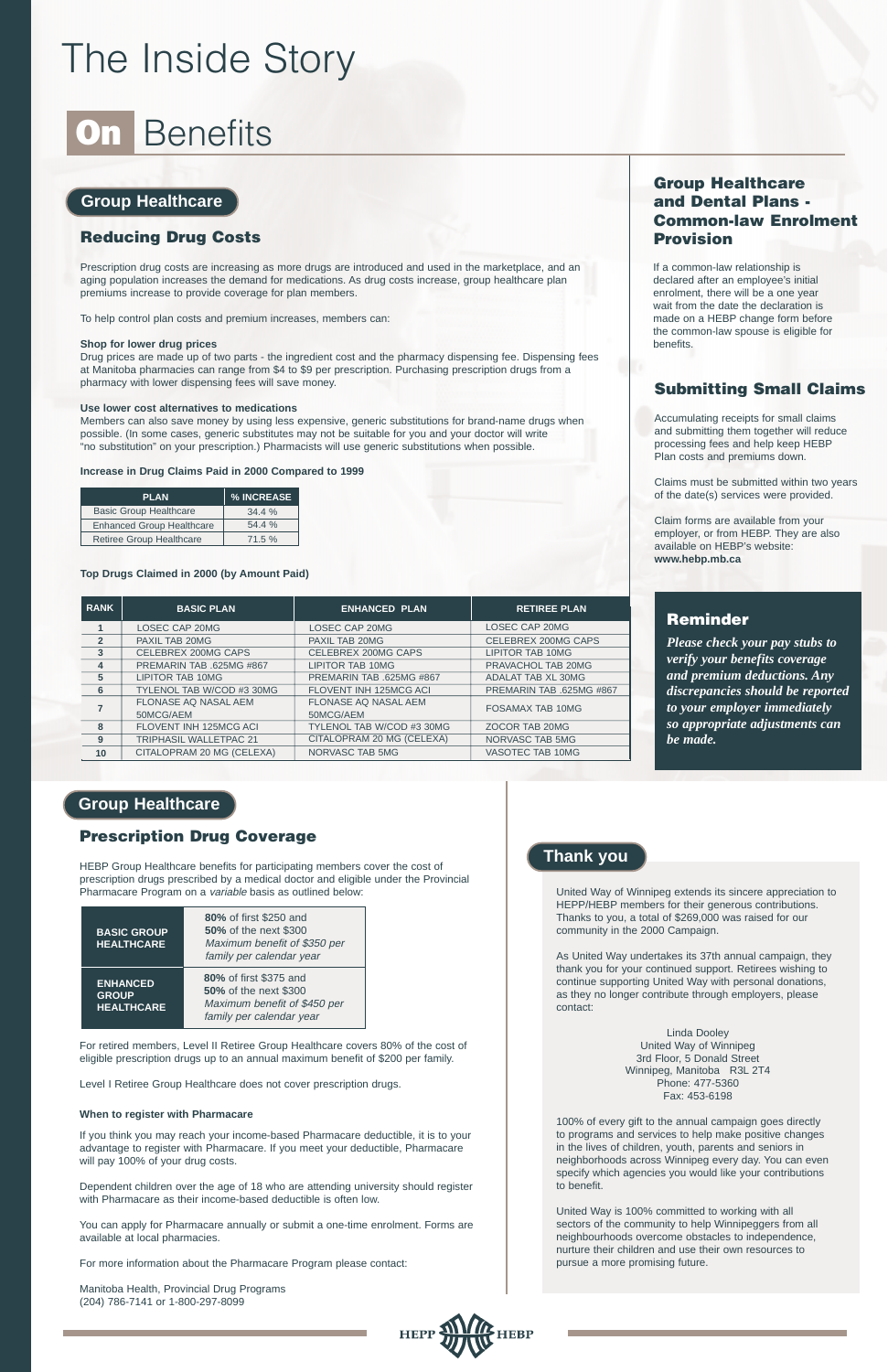# The Inside Story

# Pension

### **Planning for Retirement**

### **Pension Estimates**

If you're thinking about retirement, you'll need to estimate how much income you'll receive from government benefits, employer pensions, personal savings and investment income.

To find out the amount you'll receive from HEPP, you can request a pension estimate. Your estimate will provide a calculation of the monthly pension benefits you can expect to receive at retirement and explain the pension options that will be available to you at retirement. The package will also include information on buybacks.

### You may contact your employer to request a pension estimate, or you may contact HEPP directly with the following information:

- Name, address, phone number, Social Insurance Number and date of birth
- Spouse's date of birth (if applicable)
- Your estimated date of retirement to be used for the pension estimate

HEPP will then calculate your estimate and send it to your home address. For information to be released to your employer, you must provide written authorization to HEPP.

# **Member Feedback**

HEBP's first annual report was distributed in 2000 with a response card requesting your feedback on the format and contents of the document. Following is a breakdown of some of your responses.

### **When you received the annual report did you ...**

### **Generally, did you find the report to be ...**

### **Overall feelings about the style and format**

# **We Appreciate** Your Feedback...

For the third consecutive year, HEPP's Annual Report included a response card requesting your feedback on the format and contents of the document. Following is a breakdown of some of your responses.





### **When you received the annual report did you ...**



### **Generally, did you find the report to be ...**

### **Overall feelings about the style and format**

### **HEBP 2000 Annual Report**

### **Same Sex Benefits**

### **HEPP 2000 Annual Report**









We would like to thank all respondents for their feedback on our annual reports. Your feedback and comments help us to evaluate our communications efforts and set future goals and priorities.

HEPP's Plan Text will be updated to incorporate the recent amendment to the Manitoba Pension Benefits Act regarding the recognition of same sex spouses. Effective January 1, 2002 the words "of the opposite sex" will be removed from the definitions of common-law spouse and spouse. If you have a comment or suggestion for **PlanTalk** , please contact us at:

**PlanTalk** HEPP/HEBP Manitoba 900-200 Graham Avenue Winnipeg, MB R3C 4L5 Tel: (204) 942-6591 Toll-Free: 1-888-842-4233 or 1-877-567-4996 Fax: (204) 943-3862 Email: communications@hepp.mb.ca

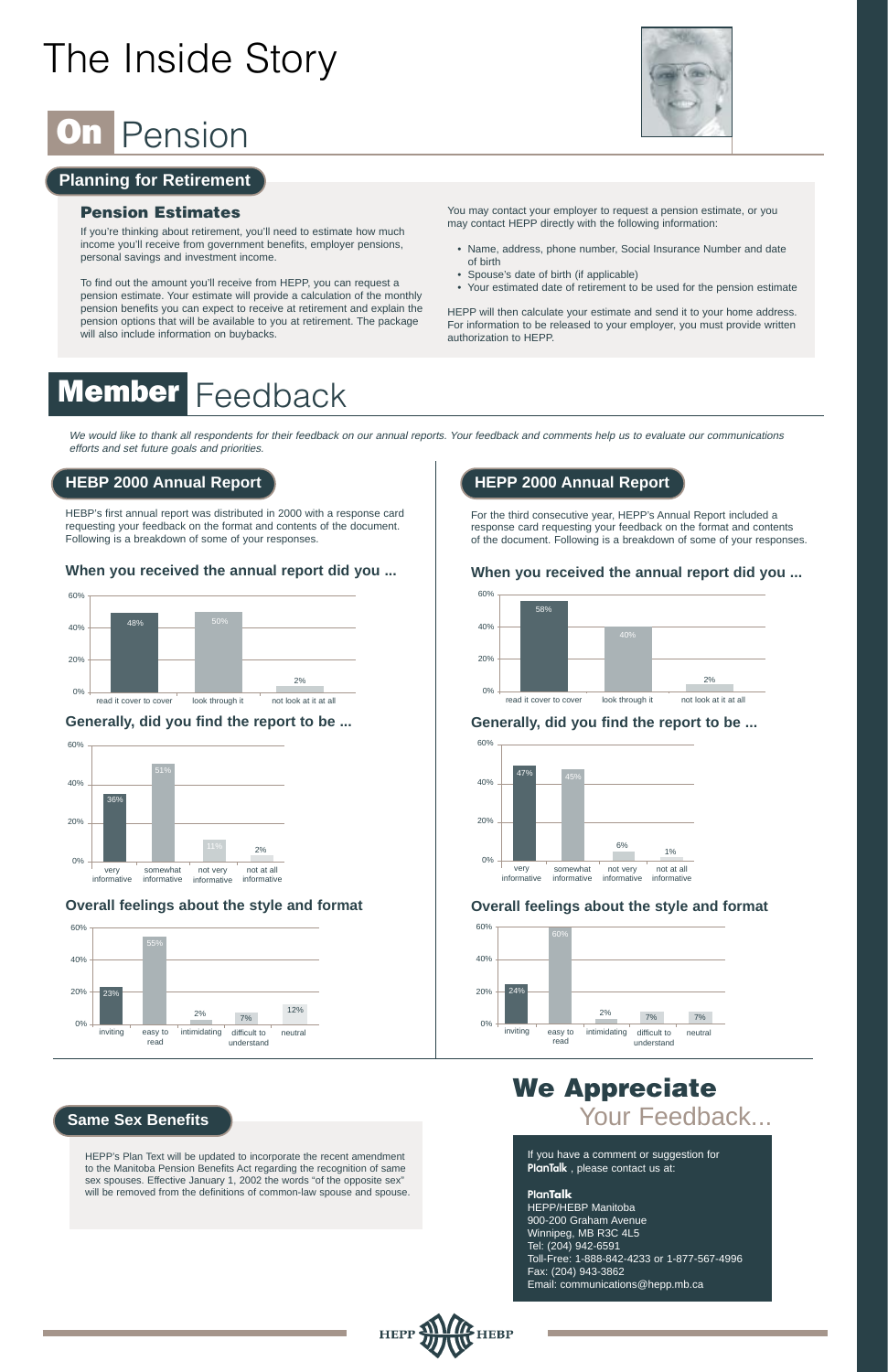# Employee Profile



s the Director of Finance at HEPP/HEBP, Rohini Halli, C.A. focuses on systems and procedures to assure that assets are s the Director of Finance at HEPP/HE<br>Rohini Halli, C.A. focuses on systems<br>and procedures to assure that assets<br>safeguarded, accurate records are maintained and all transactions are authorized.

Prior to working at HEPP/HEBP, Rohini was a manager at Deloitte & Touche where she performed audits and helped clients review and develop systems and procedures.

"Efficient systems and procedures reduce plan costs and therefore increase assets available for benefits," says Rohini.

The finance department collects premiums and contributions for the Plans and pays benefits to retired and terminated members of HEPP. "Last year, we started processing pension payments at HEPP rather than having this done by an external provider," says Rohini. "This allows for faster

payments, better control and has substantially reduced costs."

Direct deposit allows pension benefits to be deposited directly into retirees' chequing or savings accounts. "Retirees who currently receive cheques can help reduce Plan costs by signing up for direct deposit," says Rohini.

The finance department is currently implementing an electronic payment option for facilities. This is a cost efficient method to ensure compliance in collecting premiums and contributions.

To send important information and payments to members, the finance department needs current addresses. Active members should advise their employers of any address changes. Retirees and deferred members (or a beneficiary or next of kin) should contact HEPP regarding any changes.

# Member Profile



Herman plays the drums and steel drums and is part of the Shrine drum core, traveling to cities across Canada. He's also the Secretary of the Winnipeg Masonic Lodge and just returned from a Mason convention in Minneapolis.

"I also enjoy visiting schools to demonstrate steel drums," says Herman. He does this through Artists in the Schools, a Manitoba Arts Council program.

erman Collins retired in April after working at Health Sciences Centre (HSC) for 16 years, in various departments. Before retiring, he worked in materials handling, distributing supplies to departments throughout HSC. "My job kept me very busy, but I'm busier now," he says. **H**

Herman also plans to become involved with the Retiree Committee at HSC.

"When I was getting ready to retire, it was good to be able to call a Member Services Representative (MSR) at HEPP with any questions along the way," says Herman.

Herman called an MSR before his retirement to have a retirement package sent to him. After reviewing the package, he met with an MSR to discuss his retirement options. "Now I'm enjoying retirement, and having more time with my family," he says. "The best part is I can get up in the morning and do whatever I want to do."

# Retiree Corner

### **Working After Retirement**

Working after retirement can provide you with extra income and allow you to do what you enjoy. Employers also benefit as positions are filled with experienced staff.

The question most people ask HEPP when thinking about working after retirement is, **"Can I return to work and receive my pension benefit at the same time?"**

The answer is yes - you can work and receive a pension benefit at the same time. However, you cannot receive the monthly pension benefit and contribute to HEPP at the same time.

This means if you are receiving a pension benefit from HEPP and return to work for a participating employer, you must decide whether to:

- 1.Continue to receive your monthly pension benefit from HEPP and waive your right to participate in and contribute to the Plan, or
- 2.Stop receiving your monthly pension benefit and participate in the Plan as an active member. When you subsequently retire, HEPP will calculate the new period of service separately and you will receive two benefits.

In either case, a pension waiver form (available from the HEPP office) must be completed and you must start to receive your monthly pension benefit by December 1st in the year you turn age 69.

# From the Boardroom

### **Board Changes**

The HEPP Board of Trustees has appointed Darcy Strutinsky from the Winnipeg Regional Health Authority as the 2001/2002 Chair and Bob Malazdrewich from the Canadian Union of Public Employees as the Vice Chair. The Board welcomes newly appointed trustee Ken Swan of the Manitoba Association of Healthcare Professionals.

Bob Romphf from the Manitoba Nurses Union has been appointed Chair of the HEBP Board of Trustees. Mark Neskar from Seven Oaks General Hospital has been appointed Vice Chair.

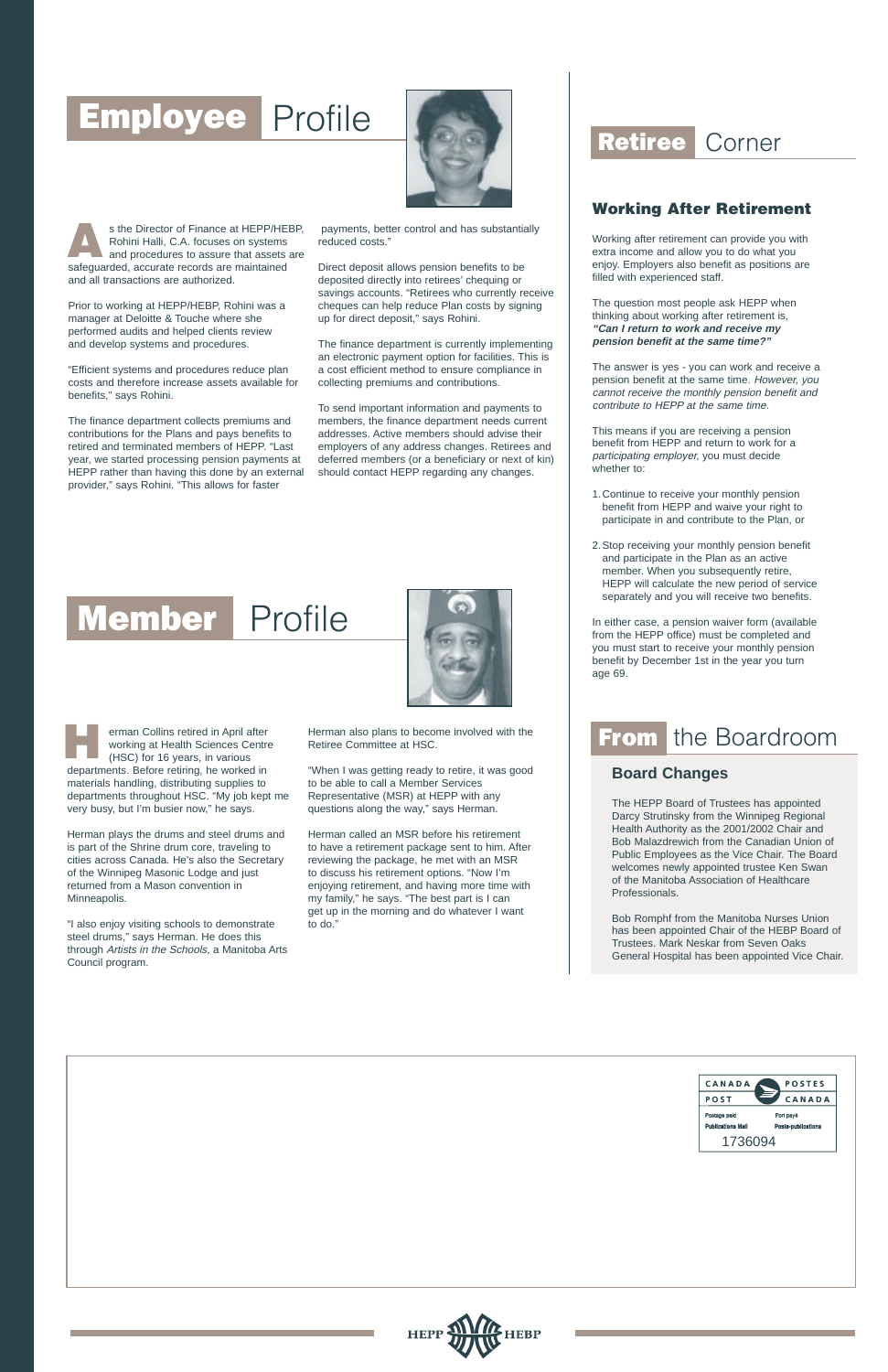Members will also be able to purchase future eligible periods of service related to leaves of absence that commence on or after January 1, 2002. This option allows employees to maintain credited service during a leave as if they were working.

### **What is a buyback?**

A buyback is when a member purchases or "buys back" eligible periods of employment that have not previously been counted as plan service to increase their pension benefits.

- Buybacks will continue to be offered when an administrative error has occurred. In these cases, the **employer pays their share** of the missed contributions with interest and the **employee pays their share** of the missed contributions with interest.
- **New buyback policies** allow members retiring on or after January 1, 2002 to purchase previously ineligible periods of missed credited service, such as maternity leaves and other unpaid leaves of absence, at their retirement. To buyback these periods of service, the **employee pays the total amount** of the buyback with interest. This amount is actuarially determined, using the employee's salary and age at retirement.

### **Who is eligible to buyback service?**

All HEPP members retiring on or after January 1, 2002 have the option to buyback eligible service at retirement. This includes deferred members who have terminated employment with a participating employer but have left their pension benefits or a portion of their pension benefits in the Pension Plan.

### **What periods of service are eligible for buybacks?**

**Service SINCE employee's most recent hire date:**

- Maternity Leaves of Absence (LOAs)
- Other unpaid LOAs including sick, education and personal leave
- Periods of layoff
- Periods of employment prior to enrolling in HEPP (for example, mandatory waiting periods where former age and service requirements prevented immediate participation in the Plan)
- Periods where the employee was eligible to join but chose not to participate in HEPP until a later date
- Casual employment prior to 1984
- Strike period

### **Service PRIOR TO employee's most recent hire date:**

• Maternity LOAs (maximum 6 months)

Only service at participating employers for periods an employee would have been eligible to participate in HEPP will be eligible for buybacks.

### **What service is not eligible for buybacks?**

The following is not eligible for buybacks:

- Service with employers who do not participate in HEPP
- Service before HEPP was in effect at a facility
- Service missed as a result of employment termination

Up to certain limits, the amount paid by a member to buyback service from periods before 1990 may be deductible from the member's income. Those limits depend upon whether or not the member was a contributor to any registered pension plan during the buyback period. The calculation of those limits is quite involved and can be found in Chapter 1 of the CCRA Tax Guide, "RRSPs and Other Registered Plans for Retirement".

### **Will cost of living adjustments (COLAs) be applied to monthly pension increases from buybacks?**

Yes, any ad hoc COLAs granted will be applied to monthly pension increases based on the date of the member's first increase. If the member receives their first increase 18 months or more before the COLA effective date, they will be entitled to the full amount of the COLA. If their first increase is paid 6-18 months before the COLA effective date, they will be entitled to a pro-rated COLA.

### **What documents are needed to confirm eligibility for buybacks?**

If records of employment are unavailable from facilities, employees can provide: • Pay stubs

- T4/income tax returns
- Union seniority lists
- Letters of offer
- Annual statements

CPP statements do not confirm eligibility, as they do not indicate who the employer was. In the event of unclear proof of eligibility, HEPP will use their best judgment in determining eligibility. The final authority will be the HEPP Board.

### **What payment options are available?**

Employees may buyback service at retirement using cash, retirement savings plan (RSP) transfers, sick leave cash out or pre-retirement payouts (subject to the approval of HEPP).

Payment for the **total amount** of buybacks must be received by HEPP **in full:**

n response to requests from members to purchase, or buyback periods of previously missed credited service to increase pension benefits, HEPP is pleased to allow members retiring on or after January 1, 2002 to buyback eligible service at their retirement. **I**

- Within 90 days of confirmation of approval by HEPP, and • Before any adjustments are made to the member's pension payments. If payment is received after pension payments have commenced, adjustments
- will be retroactive to the beginning of the month in which they retire.

### **How does buying back service under HEPP affect personal income taxes?**

### **When buying back service from periods AFTER 1989:**

The amount paid by a member to buyback service from periods after 1989 is deductible from the member's income. Such a buyback of post 1989 service will likely reduce the member's registered retirement savings plan (RRSP) deduction limit, commencing in the year the buyback is approved and certified by the Canada Customs and Revenue Agency (CCRA). Thus, HEPP must report a Past Service Pension Adjustment (PSPA) to the CCRA and obtain the CCRA's approval and certification before processing the buyback. In some circumstances, the CCRA may require a member to make a taxable RRSP withdrawal before providing its' approval and certification.

### **When buying back service from periods BEFORE 1990:**

For more information on these and other tax implications, please contact CCRA or a tax advisor. You may also wish to obtain the CCRA Tax Guide "RRSPs and Other Registered Plans for Retirement" from your local CCRA office or at: www.ccra-adrc.gc.ca

### **Can members purchase eligible service at the time of a leave, rather than waiting until retirement to buyback the service?**

Yes, members may purchase future eligible periods of service related to leaves of absence that commence on or after January 1, 2002. This option allows employees to maintain credited service as if they were working. **The employee pays the total amount** (employee and employer contributions plus interest) of the purchase. Arrangements can be made to pay in a lump sum amount or in quarterly installments at the time their leave commences.

If the employee chooses to wait and buys back the service at retirement, **the employee pays the total amount** of the buyback **with any applicable interest.** The amount will be **actuarially** determined, using the employee's salary and age at retirement. A PSPA may also be required.

### **What if an employee is on a leave that started in 2001 and will continue into 2002?**

Employees who begin a leave in 2001, which continues into 2002 may purchase missed service for the portion of their leave taken in 2002.

# **BUYBACK INFORMATION**

#### **Please contact HEPP/HEBP for more information:**

900-200 Graham Avenue Winnipeg, MB R3C 4L5 Phone: (204) 942-6591 Toll Free: 1-888-842-4233 or 1-877-567-4996 Fax: (204) 943-3862 Website: www.hepp.mb.ca E-mail: info@hepp.mb.ca

For personal financial information, please contact your financial planner.

**Buyback policies are subject to change. Each member's buyback is subject to approval by the Canada Customs and Revenue Agency. This handout is for information purposes only, and does not constitute an agreement. In the event that this information differs from the Healthcare Employees Pension Plan Text, the Plan Text will govern.**



**Based on 2001 Yearly Maximum Pensionable Earnings (YMPE) of \$38,300**

| <b>AVERAGE</b><br><b>ANNUAL</b><br><b>EARNINGS</b>  | \$20,000                                             | \$30,000                                             | \$40,000                                             | \$50,000                                               | \$60,000                                                 | \$70,000                                                 | \$80,000                                                 | \$90,000                                                 |
|-----------------------------------------------------|------------------------------------------------------|------------------------------------------------------|------------------------------------------------------|--------------------------------------------------------|----------------------------------------------------------|----------------------------------------------------------|----------------------------------------------------------|----------------------------------------------------------|
| <b>AGE 50</b><br><b>AGE 55</b><br>AGE 60<br>AGE 65  | \$4,065.78<br>\$3,849.57<br>\$3,584.28<br>\$3,280.86 | \$6,098.67<br>\$5,774.36<br>\$5,376.42<br>\$4,921.29 | \$8,246,76<br>\$7,808.21<br>\$7,270.11<br>\$6,654,68 | \$10,957.28<br>\$10,374.59<br>\$9,659.63<br>\$8,841.92 | \$13,667.80<br>\$12,940.97<br>\$12,049.15<br>\$11,029.16 | \$16,378.32<br>\$15,507.35<br>\$14,438.67<br>\$13,216,40 | \$19,088.84<br>\$18,073.73<br>\$16,828.19<br>\$15,403.64 | \$21,799.36<br>\$20,640.11<br>\$19,217.71<br>\$17,590.88 |
| <b>MONTHLY</b><br><b>PENSION</b><br><b>INCREASE</b> | \$25.00                                              | \$37.50                                              | \$50.71                                              | \$67.38                                                | \$84.04                                                  | \$100.71                                                 | \$117.38                                                 | \$134.04                                                 |

#### **How much will it cost to purchase 1 year of credited service and how much will it increase my pension?**